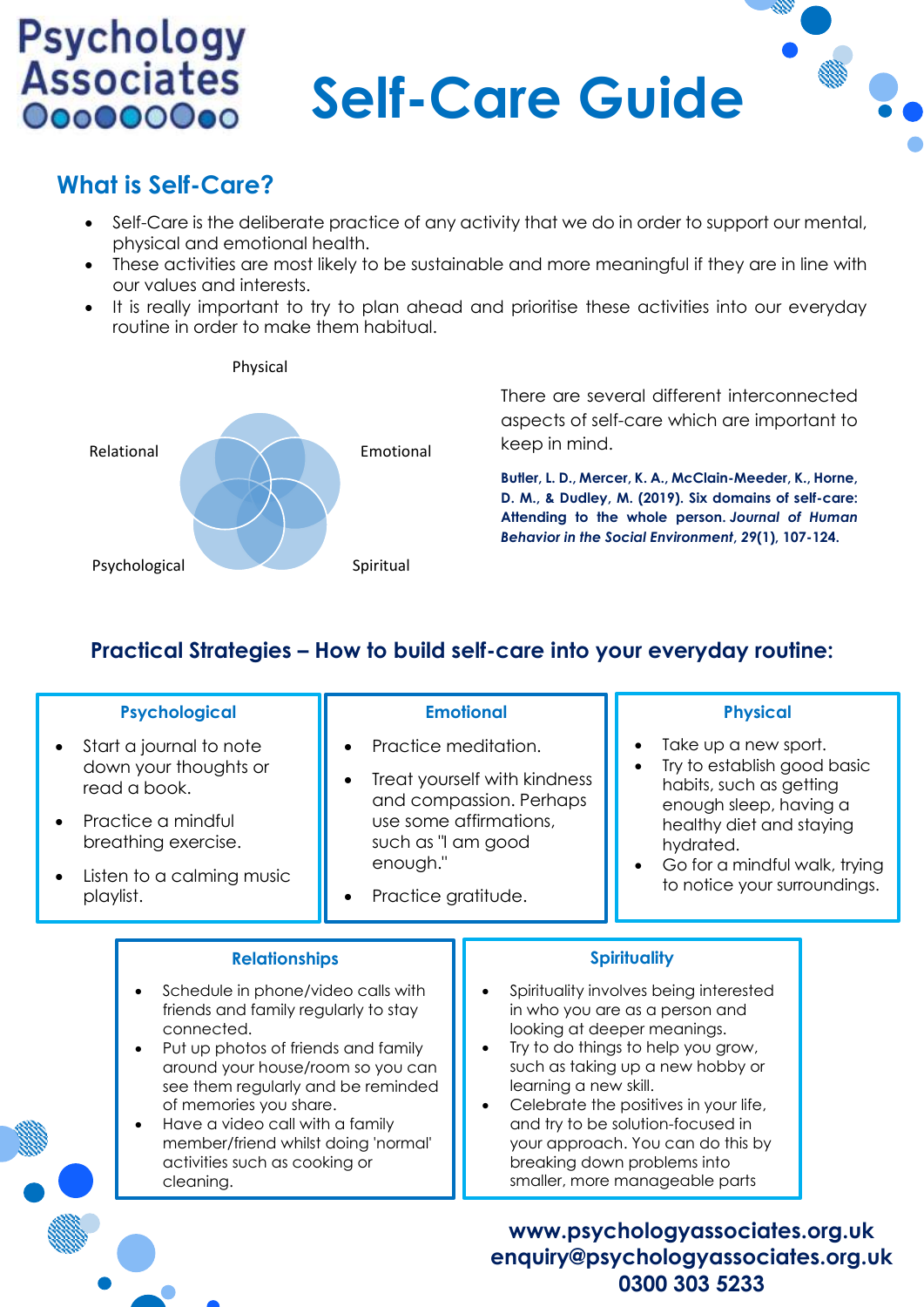## **Psychology**<br>Associates 000000000



|                             | • Spending time with friends who can provide a listening ear (and not rush to<br>reassure you) is so important. This is further explained in the following video by<br>Brené Brown; https://www.youtube.com/watch?v=1Evwgu369Jw&t=1s |
|-----------------------------|--------------------------------------------------------------------------------------------------------------------------------------------------------------------------------------------------------------------------------------|
| Time with<br><b>Friends</b> | • Although this may be more difficult during the Coronavirus pandemic, it is so<br>important to maintain a sense of connection with our family and friends. For<br>example, by arranging a phone or zoom call.                       |
|                             |                                                                                                                                                                                                                                      |
|                             | • Sometimes we need to give ourselves permission to relax or treat oursevles by<br>doing something we enjoy doing.                                                                                                                   |
|                             | •By doing something fun, we redirect our attention and focus away from<br>stressors, helping us gain perspective.                                                                                                                    |
| Time for<br>lfuni           | • For example, try to find time for self-reflection, writing in a journal, enjoying a<br>hobby or trying something new.                                                                                                              |
|                             |                                                                                                                                                                                                                                      |

#### **Importance of down time**

- We are currently living in a 24-hour culture of news and responding, and so it is important to try and reduce this stress by not pressuring yourself to respond so quickly and also taking time away from screens where possible.
- Importance of boundaries it is so important, especially in the current situation with constant changes in what we can do and who we can see, to be aware of and able to express our own boundaries. By this, we mean that we need to be respectful of our own needs as well as what is actually possible. When we do not look after ourselves in this way we can feel ourselves being more pressured by the hopes and needs of others. It can be helpful, before you go in to situations where you might feel under pressure from others, to be clear with yourself first about what you feel is okay. Whether this be about screen time, accepting unmanageable deadlines or simply meeting people who may have different ideas about the latest COVID guidelines. Check in with yourself and what is important to you first. It is okay to say 'no' or 'not this time'.

#### **Try to look at the bigger picture**

- What is there realistically time for?
- What will it mean in a week, a year, or five years' time? Will it still be as stressful or difficult? Will some elements of what you're finding stressful be resolved by then?

#### **Mindfulness**

*"Mindfulness is awareness that arises through paying attention, on purpose, in the present moment, non-judgementally" - Kabat-Zinn*

The benefits of mindfulness and supported by large volumes of research. *(Seigel, 2010)*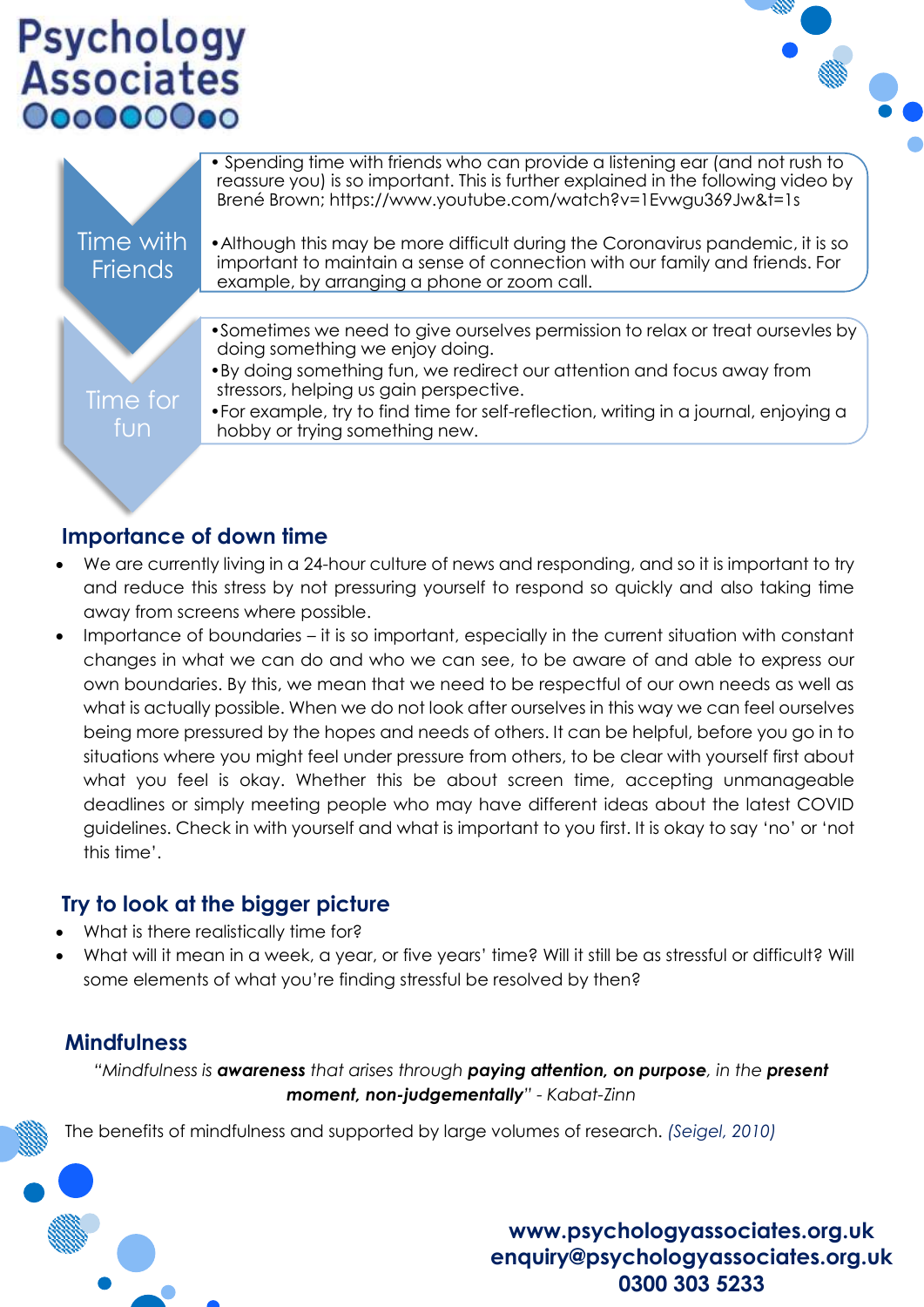## **Psychology**<br>Associates 000000000

#### **Benefits of Mindfulness**

|    | <b>Increases</b><br><b>Improves</b><br>self-<br>mood<br>awareness | Improves<br>Lowers stress<br>emotional<br>regulation                                                                                  | Improves<br>physical<br>health   |
|----|-------------------------------------------------------------------|---------------------------------------------------------------------------------------------------------------------------------------|----------------------------------|
|    | <b>Ideas for Practicing Mindfulness</b>                           |                                                                                                                                       |                                  |
|    | <b>Everyday mindfulness</b>                                       | Take time to purposefully<br>notice sensations as you do<br>everyday activities, such as<br>brushing your teeth or<br>washing up      | Other places for<br>information: |
| л. | Mindful meditation                                                | Spending time quietly noticing<br>thoughts, feelings and physical<br>sensations (apps or<br>guided meditation on YouTube<br>can help) | Apps (Headspace,                 |
|    | <b>Mindful breathing</b>                                          | Bringing awareness to your<br>breathing (apps and YouTube<br>videos can also be helpful for<br>guided practice)                       | Calm)                            |
|    | Mindful exercise                                                  | As you engage in exercise like<br>walking or yoga, pay attention<br>to your thoughts, breathing,<br>physical sensations               | <b>NHS Website</b>               |
|    | Making it regular                                                 | Mindfulness is like a muscle -<br>it will help most if it is<br>practiced regularly and<br>concictority                               |                                  |

#### **Mindful Breathing Exercise Examples**

#### **Exercise 1: Mindful Breathing Using a Mantra**

Close your eyes, and as you breathe in, say "inhale calm" (3 syllables) to yourself. Try not to force this.

As you breathe out, say 'exhale relax" (4 syllables), and continue this for several minutes. Try to relax your body and sink your weight into your seat on each exhale.

and the fight/flight response. (rest and digest response). By move away from the flight response,

MIND website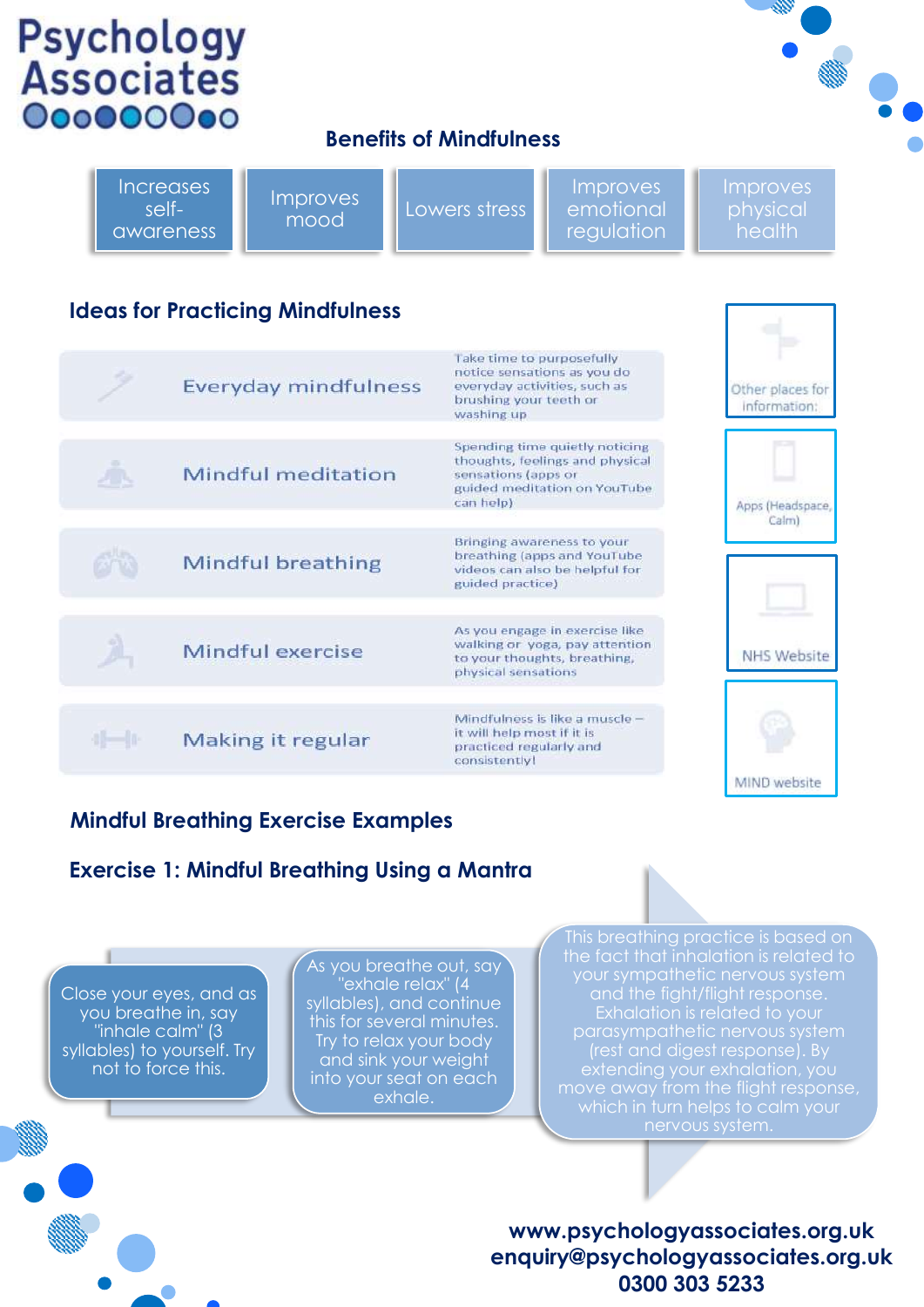### **Psychology Associates** 000000000



#### **Exercise 2: Belly Breathing**

1. As you inhale, try to soften and allow your belly and pelvic floor to expand with the breath.

abdominal muscles will gently recoil together in order to release the air.

#### **Try to add Rib Expansion**

Once you are comfortable practicing Belly Breathing, imagine a balloon gently and evenly inflating in your rib cage with every inhalation. Then, imagine the balloon softly deflating as you exhale.

Breathe in through your nose, and when you exhale, pretend you are breathing out of a straw. This will help to slow down and even out your exhalation, which may help you get a better sense of the contraction of the pelvic floor and belly.

The following is a link to a Guided Meditation on Loving Kindness on YouTube, which may be a helpful way to start introducing mindful meditation into your routine:<https://youtu.be/zhiHCU2CpB0> *(Tara Brach, 2017)*

#### **Self-Compassion**

Self-compassion is when we direct kindness and warmth towards ourselves, especially when faced with challenges. It is about offering ourselves the same love and kindness that we would give to those we care about.

Kirsten Neff has defined self-compassion in terms of 3 key elements; self-kindness, common humanity (remembering that everyone goes through difficult times) and mindfulness. "Unlike selfcriticism which asks if you are good enough, self-compassion asks what's good for you?" *(Kirsten Neff, 2011)*

The following link is to a video outlining how our emotion systems have been impacted by COVID-19 using Paul Gilbert's Three Circles concept from Compassion Focussed Therapy (a system of psychotherapy that encourages people to practice compassion towards themselves and others.):<https://youtu.be/rLrAfDKvsOM> *(Theresa Dahm, 2020)*

> **"***We often wait for kindness … but being kind to yourself can start now."*

> – Charlie Mackesy, The Boy, The Mole, The Fox and The Horse, 2019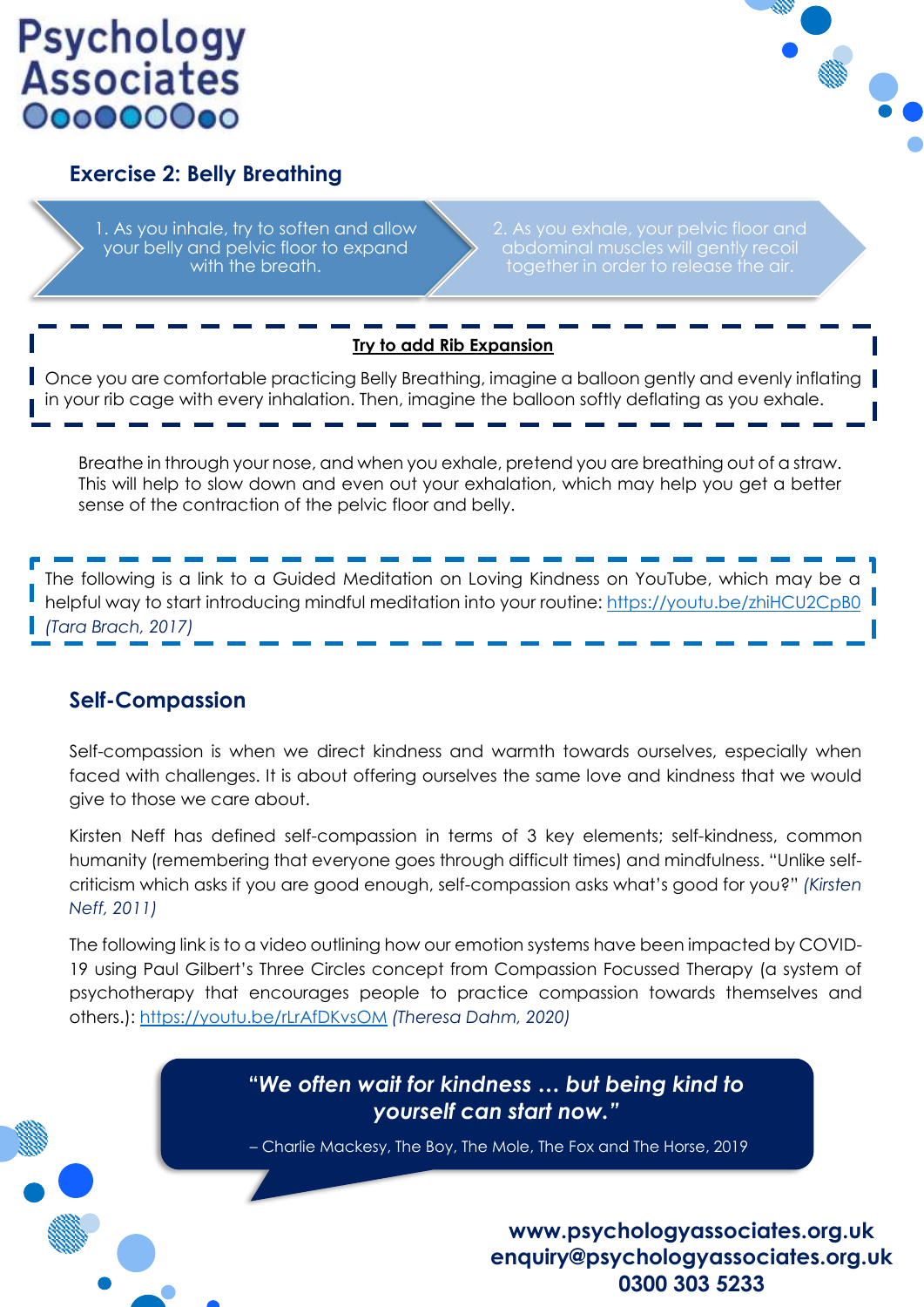### **Psychology**<br>Associates 000000000



**D.O.S.E is an acronym for the four major chemicals in the brain that influence happiness – the following diagram outlines these chemicals, including what happens when we become deficient in them and how to increase their levels in our brain.** 

|                                                                                                                                                                                                                                                             |                                                                                                                                                                                                                                                                | Daily D.O.S.E of Happiness                                                                                                                           |                                                                                                                                                |
|-------------------------------------------------------------------------------------------------------------------------------------------------------------------------------------------------------------------------------------------------------------|----------------------------------------------------------------------------------------------------------------------------------------------------------------------------------------------------------------------------------------------------------------|------------------------------------------------------------------------------------------------------------------------------------------------------|------------------------------------------------------------------------------------------------------------------------------------------------|
| Deficiency Impact<br>Weight loss or weight gain<br>Trouble sleeping or disturbed<br>sleep<br>Low energy<br>An inability to focus<br>Feeling fatigued<br>Feeling demotivated<br>Mood swings<br>Feeling hopeless<br>Having low self-esteem<br>Feeling anxious | <b>Deficiency Impact</b><br>Feeling lonely<br>٠<br>Feeling stressed<br>Lack of motivation/enthusiasm<br>Low energy/fatigue<br>Reduced empathy towards<br>٠<br>others<br>• A feeling of disconnection<br>from relationships<br>Feeling anxious<br>Insomnia<br>٠ | <b>Deficiency Impact</b><br>Feeling anxious<br>Low mood<br>Aggression<br>Insomnia and fatigue<br><b>Irritability</b><br>Poor appetite<br>Poor memory | <b>Deficiency Impact</b><br>· Anxiety<br>Depression<br>Mood swings<br>Aches and pains<br>Insomnia<br>Impulsive behaviour                       |
| <b>Dopamine</b>                                                                                                                                                                                                                                             | Oxytocin                                                                                                                                                                                                                                                       | Serotonin                                                                                                                                            | <b>Endorphins</b>                                                                                                                              |
| Encourages us to repeat<br>behaviours that will release more<br>dopamine, creating a cycle.<br>Encourages motivation, learning,<br>concentration and pleasure.                                                                                              | Released during contact with<br>volunteering,<br>others:<br>doing<br>something good, contact with<br>loved ones.                                                                                                                                               | Regulates mood, and affects our<br>sleep cycle, appetite and<br>digestion, among other physical<br>processes.                                        | Releases a brief euphoria<br>that masks physical pain.<br>Is a response to pain and<br>stress which helps alleviate<br>anxiety and depression. |
| How to Increase<br>Lifestyle and Diet<br>Adequate sleep<br>Engaging in hobbies<br>.                                                                                                                                                                         | How to Increase<br>Connect with loved ones<br>Giving gratitude<br>Laughter<br><b>A Report Follows</b> (1980) 1977                                                                                                                                              | How to Increase<br>Cold shower<br>Exercise<br>Sunlight<br>Designation of affect the contexts                                                         | How to Increase<br>Laughter<br>٠<br>Exercise<br>Dance<br><b>P. M. M. M. M. M. M. M. M. M. M. M. M.</b>                                         |

- ating food high in L-tyrosine (e.g. almond, banana and beans)
- Sunlight
- Exercise regularly
- Meditation and mindfulness
- Healthy die: Play music  $\bullet$ 
	- Exercise
- fibre)
- Massage
- 
- Enjoying favourite food/s
- Massage  $\bullet$
- Eat spicy food  $\bullet$
- Eat dark chocolate

#### **Retraining our Minds to Learn to Relax**

- Return to the breath by relaxing your body, you can relax your mind.
- Breaths per minute work towards reducing the number of breaths per minute to improve health, release chemicals that promote a sense of wellbeing. Try mindful breathing exercises (as outlined above).

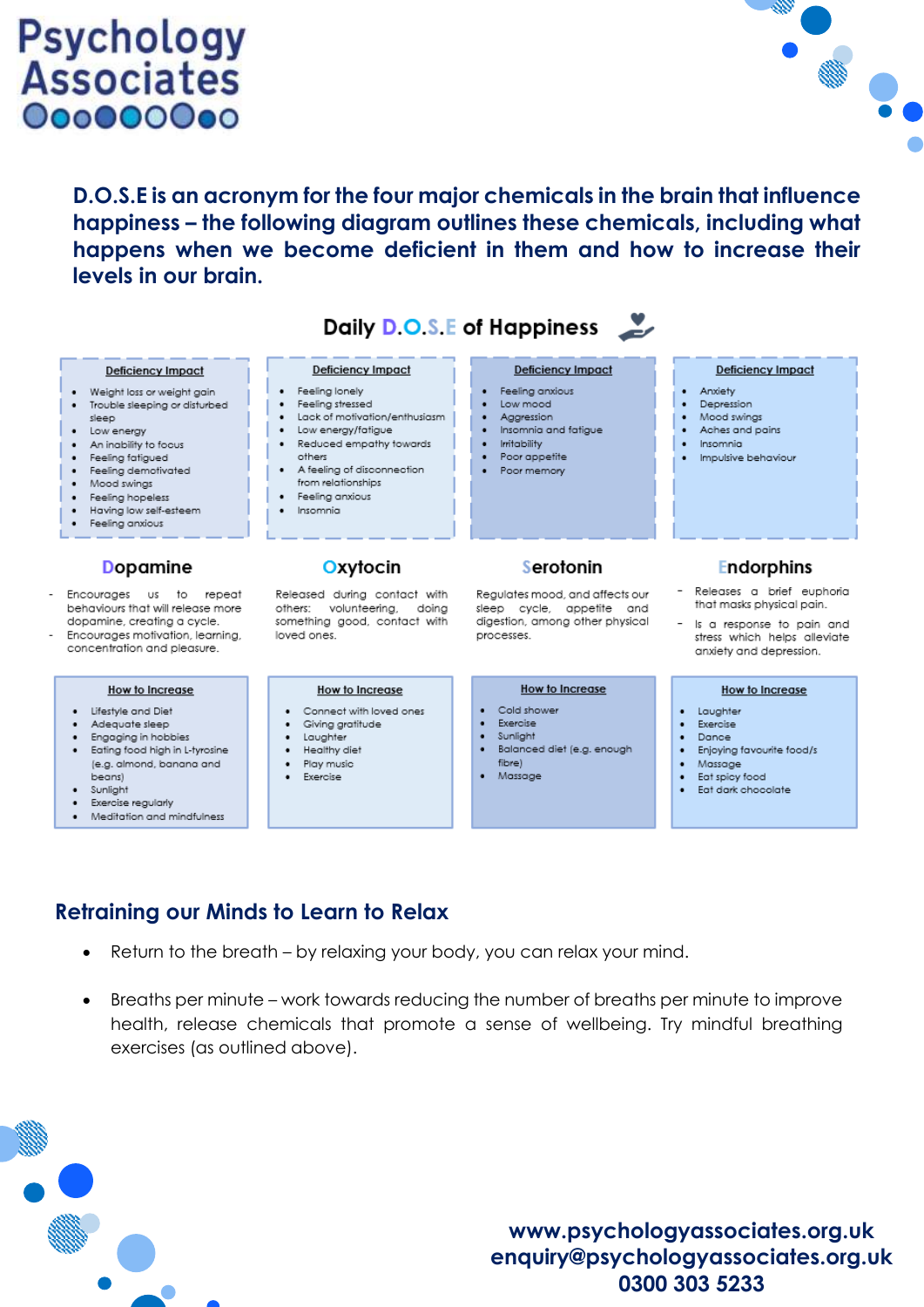



#### **Heart Rate Variability (HRV)**

| What does HRV mean?       | . Fluctuations in the intervals between heart beats.<br>. It is how our heart gets ready to respond to different stressors. |
|---------------------------|-----------------------------------------------------------------------------------------------------------------------------|
| What is it important for? | • HRV is related to mood, emotional regulations, physical<br>health.                                                        |
| <b>High HRV</b>           | • Shows body is ready to respond.<br>• Linked to better physical and mental health.                                         |
| <b>Low HRV</b>            | • Associated with being in fight/flight<br>. Lowers ability to cope with stressors.                                         |

#### **What can help improve HRV?**











**Healthy Lifestyle** 

**Exercises** 

**Breathing Exercises** 

Relaxation

**Proactive Stress** Management

- The following is a link to a helpful summary video explaining Heart Rate Variability: [https://youtu.be/B6Id6Jl7\\_HU](https://youtu.be/B6Id6Jl7_HU)
- For further information, the following is a link to a webinar by Dr. Bessel van der Kolk on 'Engaging the Natural Healing System of the Brain for Self-Regulation: Trauma, Heart Rate Variability and Beyond', which you may find helpful to understand this topic further: [https://www.heartmath.com/webinar/engaging-the-natural-healing-systems-of-the](https://www.heartmath.com/webinar/engaging-the-natural-healing-systems-of-the-brain-for-self-regulation-trauma-heart-rate-variability-and-beyond-with-dr-bessel-van-der-kolk/)[brain-for-self-regulation-trauma-heart-rate-variability-and-beyond-with-dr-bessel-van](https://www.heartmath.com/webinar/engaging-the-natural-healing-systems-of-the-brain-for-self-regulation-trauma-heart-rate-variability-and-beyond-with-dr-bessel-van-der-kolk/)[der-kolk/](https://www.heartmath.com/webinar/engaging-the-natural-healing-systems-of-the-brain-for-self-regulation-trauma-heart-rate-variability-and-beyond-with-dr-bessel-van-der-kolk/)